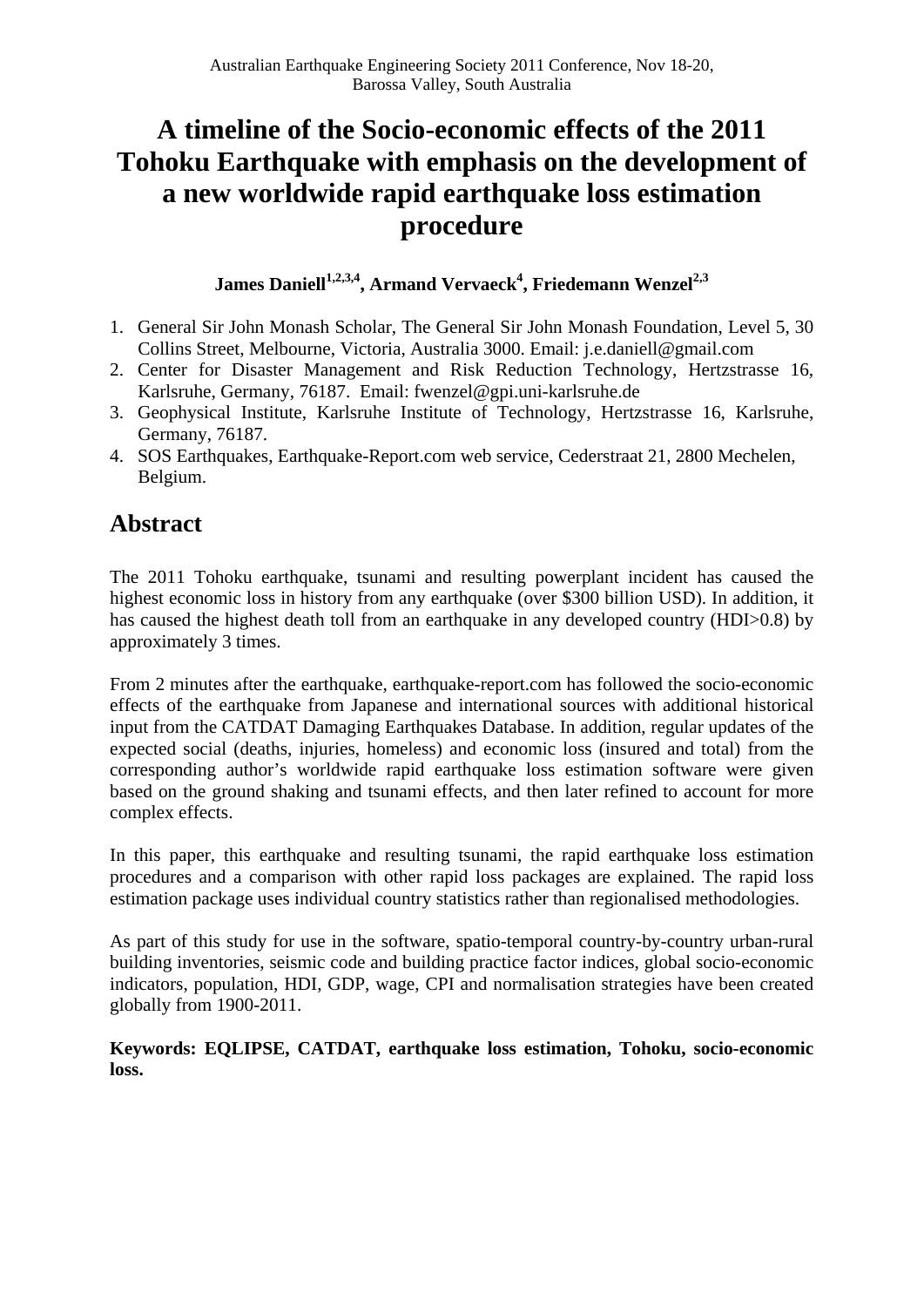# **Introduction**

This paper details the methodology and results of the rapid earthquake loss estimation (ELE) procedures detailed in the corresponding author's PhD (Daniell, 2011b). Both of these methodologies are applicable for worldwide use and have been used since late 2009. They are both encompassed within the CATDAT Project under the names, EQLIPSE-Q and EQLIPSE-R. EQLIPSE uses individual country statistics rather than regionalised methodologies and relies on the power of the CATDAT Damaging Earthquakes Database and the related CATDAT social and economic databases of historical information (Daniell, 2003-2011, Daniell et al., 2011d, Daniell, 2010a). As part of this study, for use in the software, spatiotemporal country-by-country urban-rural building inventories, seismic code and building practice factor indices, global socio-economic indicators (HDI etc.), population and normalisation strategies have been created globally from 1900-2011.



**Figure 1: Flowchart of the generalised CATDAT-EQLIPSE Procedure** 

As part of the OPAL project presented in 2009, over 30 open source ELE software packages around the world were compared in order to determine the best combination for various levels of analysis (Daniell, 2009, Daniell, 2011a). This, combined with the database of historical building, economic and social losses within CATDAT from 2003-2011, provided a good basis for the first normalisation strategy.

Eight other open source worldwide rapid loss estimation procedures were also examined. PAGER has three separate methodologies for earthquake loss estimation as part of their package (empirical, semi-empirical and analytical). ELER has also three methodologies (Levels 0, 1 and 2) but for European countries developed as part of NERIES (Erdik et al., 2008). EXTREMUM uses the QUAKELOSS database resulting from historical Russian databases with the software in use in earthquakes since 1995 (Larionov, 1999, Frolova et al., 2010). WAPMERR (QLARM) is also a rapid loss methodology in place since 2002, using a modified EXTREMUM code and the QUAKELOSS database (Wyss, 2004).

| <b>Name</b>              | <b>Database</b>           | <b>Vuln. Type</b> | <b>Spatial</b>           | <b>Population</b> | <b>Exposure</b>      |
|--------------------------|---------------------------|-------------------|--------------------------|-------------------|----------------------|
| <b>EXTREMUM</b>          | <b>QUAKELOSS</b>          | Hybrid            | Russian now<br>Worldwide | Point-based       | Population+Buildings |
| <b>QUAKELOSS</b>         | <b>QUAKELOSS</b>          | Hybrid            | Worldwide<br>Point-based |                   | Population+Buildings |
| <b>PAGER-Empirical</b>   | PAGER-CAT                 | Empirical         | Worldwide                | Landscan          | Population           |
| PAGER-Semi-<br>empirical | PAGER-CAT                 | Hybrid            | Worldwide                | Landscan          | Population+Buildings |
| <b>PAGER-Analytical</b>  |                           | Analytical        | Worldwide                | Landscan          | Population+Buildings |
| <b>ELER-Level 0</b>      | Badal and<br>Samardzhieva | Empirical         | European                 | Landscan          | Population           |

**Table 1: Various worldwide rapid earthquake loss estimation software packages.**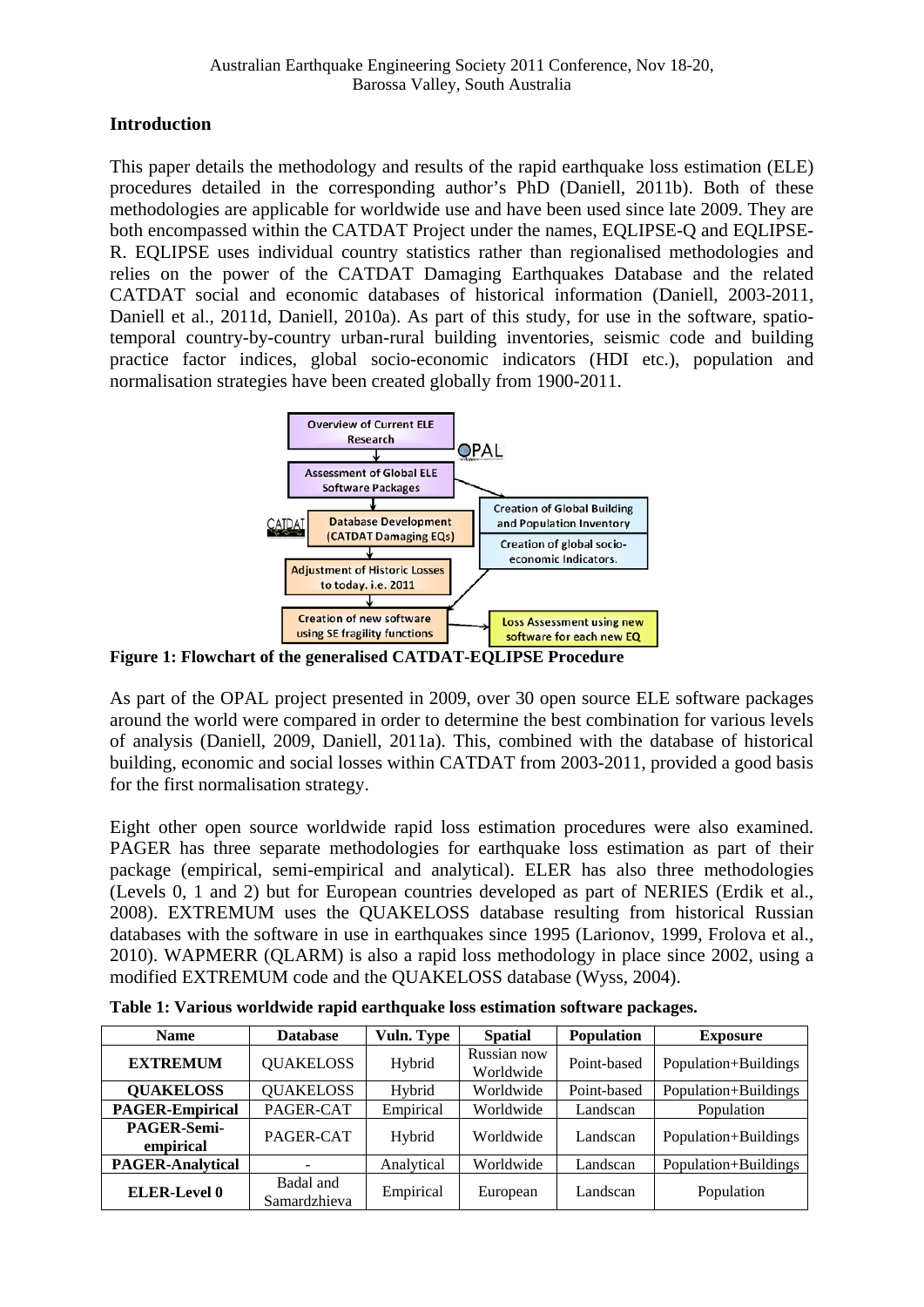| <b>ELER-Level 1</b> | Coburn+Spence | Hybrid     | European  | Landscan                | Population+Buildings |
|---------------------|---------------|------------|-----------|-------------------------|----------------------|
| <b>ELER-Level 2</b> |               | Analytical | European  | Landscan                | Population+Buildings |
| <b>OLARM</b>        | QUAKELOSS2    | Hybrid     | Worldwide | Point-based             | Population+Buildings |
| <b>EQLIPSE-Q</b>    | <b>CATDAT</b> | Empirical  | Worldwide | Point-based<br>and Grid | Population+Buildings |
| <b>EQLIPSE-R</b>    | <b>CATDAT</b> | Hybrid     | Worldwide | Point-based<br>and Grid | Population+Buildings |

In this paper, a case study of the earthquake and resulting tsunami in Japan is shown with the EQLIPSE-Q and -R being compared with nine open source worldwide rapid loss estimation models, as well as with the results of some commercial models.

### **Methodology**

The following summarises the methodology involved in the production of EQLIPSE-Q (Qualitative/Quantitative) and –R (Reanalysis).



**Figure 2: Components within CATDAT-EQLIPSE** 

As part of the production of a virtual earth through time, a global building inventory has been produced for examining building typologies in each country globally using census, technical report, WHE-PAGER, architectural reports, and journal papers for urban and rural building typologies, giving details as to wall, roof, age, storey heights, occupancy rates and building numbers. Over 1500 census rounds from over 200 countries have been audited.

The temporal-spatial indices produced have included the first country-based HDI value consistent from 1900 onwards, unskilled wage, GDP (PPP and nominal), CPI, construction cost, life costing and exchange rate data as well as point-based urban and rural population estimation. In addition, a combination of CIA Factbook, UN Census Round information and other population estimation sources (CIESIN, worldgazetteer and Urbaninfo) data supplements this work trended through the time using population trends for each discretised country worldwide. Assumptions as to how former republics operated have also been incorporated but allow for current country borders. Over 220 socio-economic indicators make up the spatial indices (current to 2011).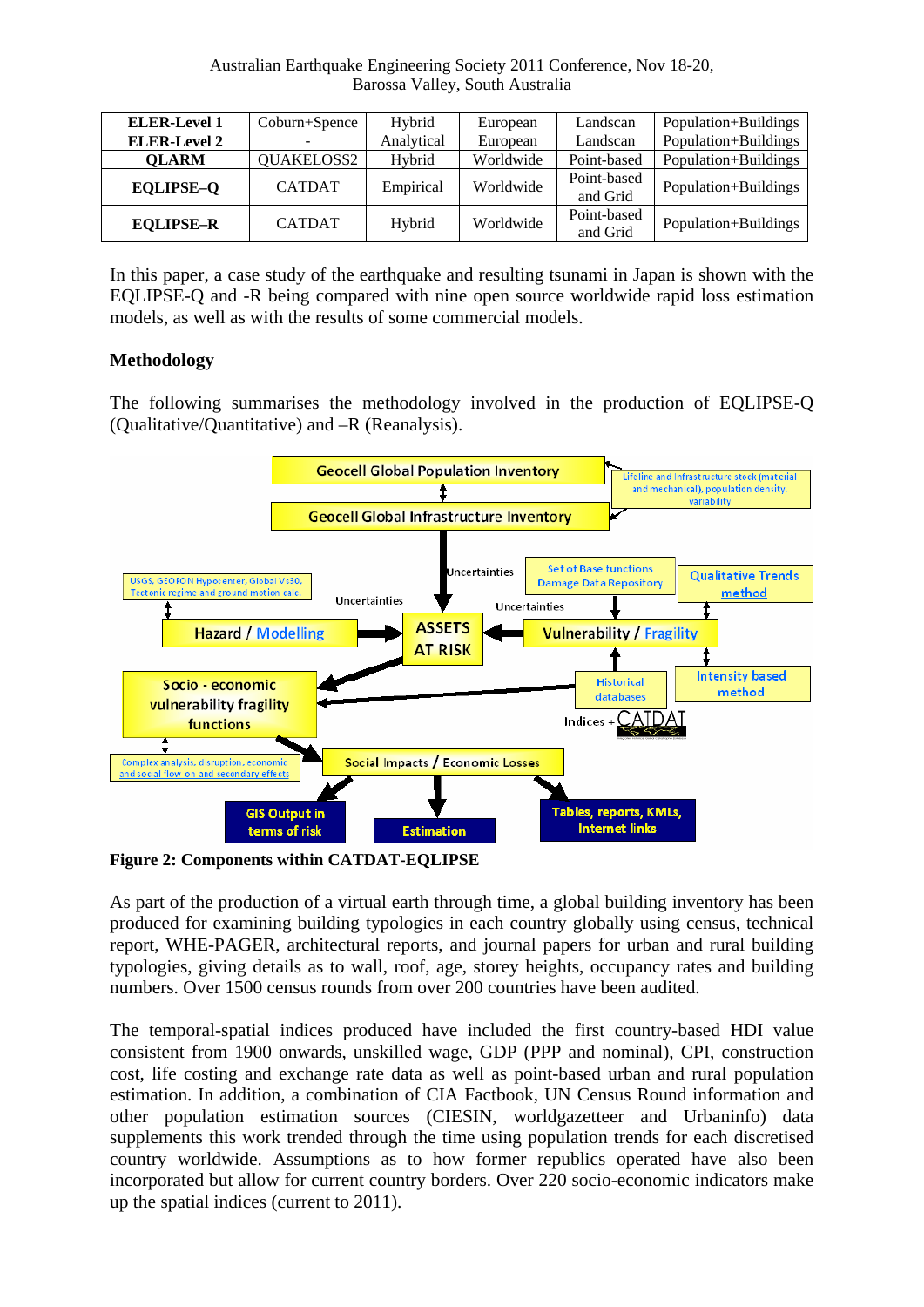The development of new country-based social and economic indices provides an input to change the vulnerability functions into socio-economic vulnerability functions in order to better convert to economic and social losses, as well as allow for comparison between historic earthquakes. These have been produced in two ways 1) temporal-spatial – containing data from 1900 or before until 2011 for each country, and 2) current socio-economic indices. The vulnerability functions have been calibrated using both types of indices.

For EQLIPSE-Q, calibrated socio-economic fragility functions are formed following the development of a global historic damaging earthquake database, CATDAT, which has been undertaken over many years. The population and its social and economic status for each earthquake have been compared to the detailed socio-economic data in CATDAT to produce these functions. These discretised functions have been consistent with the changing vulnerability and exposure through time and allow for improved socio-economic conversion from building damage and other causes.

For the EQLIPSE-R model in addition to CATDAT data, existing empirical and analytical functions from various authors have been modified via building practice, corruption indices and seismic code data to develop the vulnerability functions. This is then calibrated by information on the ground.

| <b>Parameter</b>                                                  | <b>CATDAT EQLIPSE-Q</b>                    | <b>CATDAT EQLIPSE-R</b>                    |  |
|-------------------------------------------------------------------|--------------------------------------------|--------------------------------------------|--|
| <b>Hazard</b>                                                     | Intensity Map, Point and finite-source and | Intensity Maps (Local and USGS), Point     |  |
|                                                                   | Magnitude/Depth                            | and finite-source and Magnitude/Depth      |  |
|                                                                   | PAGER $V_{s,30}$ & Site Amplification      | PAGER $V_{s,30}$ & Site Amplification      |  |
| <b>Site Amplification</b>                                         | <b>Factors</b>                             | Factors                                    |  |
| <b>Inventory</b>                                                  | <b>EQLIPSE Hybrid Population, Global</b>   | <b>EQLIPSE Hybrid Population, Global</b>   |  |
|                                                                   | Building Inventory, Use.                   | Building Inventory, Use.                   |  |
| <b>Vulnerability Method</b>                                       | <b>Normalisation Strategies</b>            | <b>Hybrid Vulnerability Functions</b>      |  |
| <b>Building Damage</b>                                            | EMS98 Intensity, MDF, Uncertainties        | EMS98 Intensity, MDF, Uncertainties        |  |
| <b>Casualty Method</b>                                            | Regional EMS98, Population vs. Fatality    | Building damage casualty functions based   |  |
|                                                                   | Relationships adapted historically         | on historical CATDAT data                  |  |
|                                                                   | Sectoral Analysis and Historical Losses    | Sectoral Analysis directly calculated from |  |
| <b>Economic Method</b>                                            | adapted using HNDECI and                   | building and economic parameters           |  |
|                                                                   | <b>Normalisation Strategies</b>            |                                            |  |
| <b>Sectoral and</b><br><b>CATDAT Social and Economic Database</b> |                                            | <b>CATDAT Social and Economic Database</b> |  |
| Socio-economic Data                                               |                                            |                                            |  |

**Table 2: Loss Estimation Details within CATDAT EQLIPSE-Q and R** 

# **Tohoku Earthquake 2011 Case Study**

A focus on casualty and total economic loss estimation for the Tohoku earthquake of 11 March 2011 will be shown in this paper. The problem started that, given a Mw9.0, no existing intensity prediction equations or GMPEs were valid. Thus, it was decided that the JMA instrumental intensity based on PGV would be used as a proxy for the loss estimate. This was available via the JMA website in broad format. A model was then used to fit this as best possible given the source information. In this case various IPEs in Japan, such as Bakun (2004), were used. However, it was found that the Honshu model of Bakun (2004), rather than the offshore model, actually fitted better to the JMA instrumental intensity for a M9 event.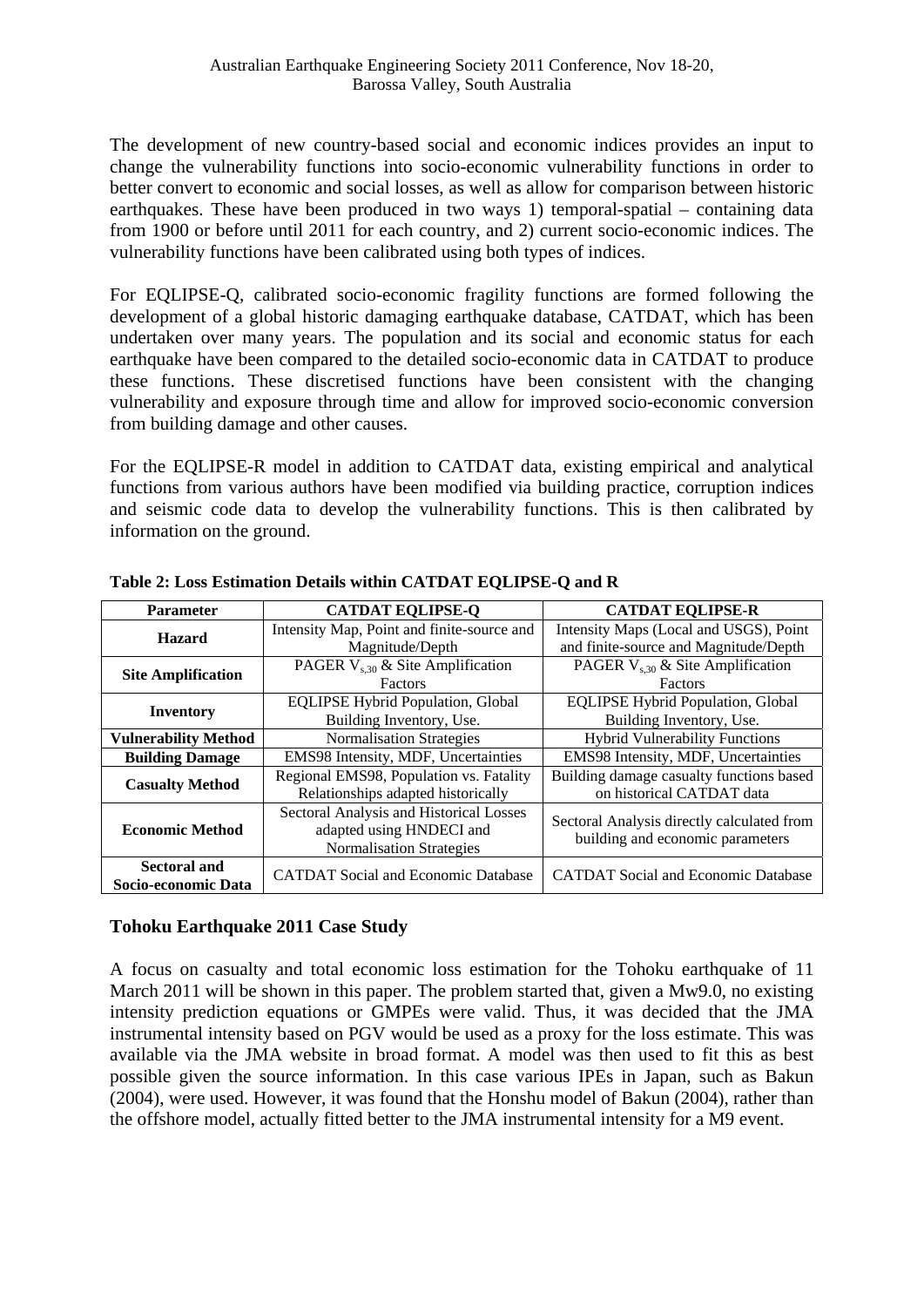

**Figure 3: Population Density in Japan (left); JMA Intensities as determined via PGV at stations (JMA, 2011) (centre and right)**

The existing models in terms of population and buildings affected by shaking were then checked with comparisons of the exposure of GDACS and PAGER. It can be seen that the EQ-R JMA average version has a lower average number of people within each of the intensity bins compared to the latest PAGER version. The most significant change can be seen between the loss estimates of the M7.9 versions (V1).

|               | <b>PAGER</b>      |                   |                     |                        | EO-O     | $E$ O-O           | EQ-R              | EO-R              | EO-R             | <b>GDACS</b>   |                  |
|---------------|-------------------|-------------------|---------------------|------------------------|----------|-------------------|-------------------|-------------------|------------------|----------------|------------------|
| <b>MMI</b>    | V1                | V3                | V5                  | V6                     | V12      | V1                | V2                |                   | JMAlo JMAup      | JMA            |                  |
| IV            | $3227k*$          | —*                |                     | 560k*                  | 21353k*  |                   | 34464k 19232k     | $-$               | --               | $- -$          |                  |
| V             | 6192k             | —*                | 7071 <sub>k</sub> * | 18381 <sub>k</sub> *   | 8612k*   | 6467 <sub>k</sub> | 5734k             |                   | 12080k 6630k*    | 8876k*         | $R = 200$ km     |
| VI            | 2918 <sub>k</sub> |                   |                     | 2472k* 19695k* 18482k* | 10080k*  | 4147 <sub>k</sub> | 3117 <sub>k</sub> |                   | 21095k 18627k    | 26225k         | 4893k            |
| VII           | 719k              |                   | 7986k* 29969k*      | $28603k*$              | 34125k*  | 3447 <sub>k</sub> | 2675k             | 7065k             | 16590k           | 7820k          | $R = 100$ km     |
| VIII          | 0                 | 2598 <sub>k</sub> | 2144 <sub>k</sub>   | 5529k*                 | $6009k*$ | 1839k             | 1872k             | 2700 <sub>k</sub> | 5439k            | 3756k          | 318 <sub>k</sub> |
| $\mathbf{IX}$ | 0                 | 0                 | 0                   | 2k                     | $251k*$  | 168k              | <b>630k</b>       | 23k               | 563 <sub>k</sub> | 97k            |                  |
| $X+$          | 0                 | 0                 | 0                   | 0                      | 0        | 0                 | 30 <sub>k</sub>   | 0k                | 10 <sub>k</sub>  | 0 <sup>k</sup> |                  |

**Table 3: Population Estimation Details within the various versions of software (k=1000 people)** 

\*conversion of JMA to MMI via 1.95\*Ijma-2.91 \*\*JMAup was not used as the upper bound

The building inventory has been collected as part of the EQLIPSE building inventory from various census data and other sources as per the following references (Daniell et al., 2011b, Daniell, 2010b, Daniell, 2010c). In addition, the sectoral and socio-economic data indicates the industry and other exposure elements.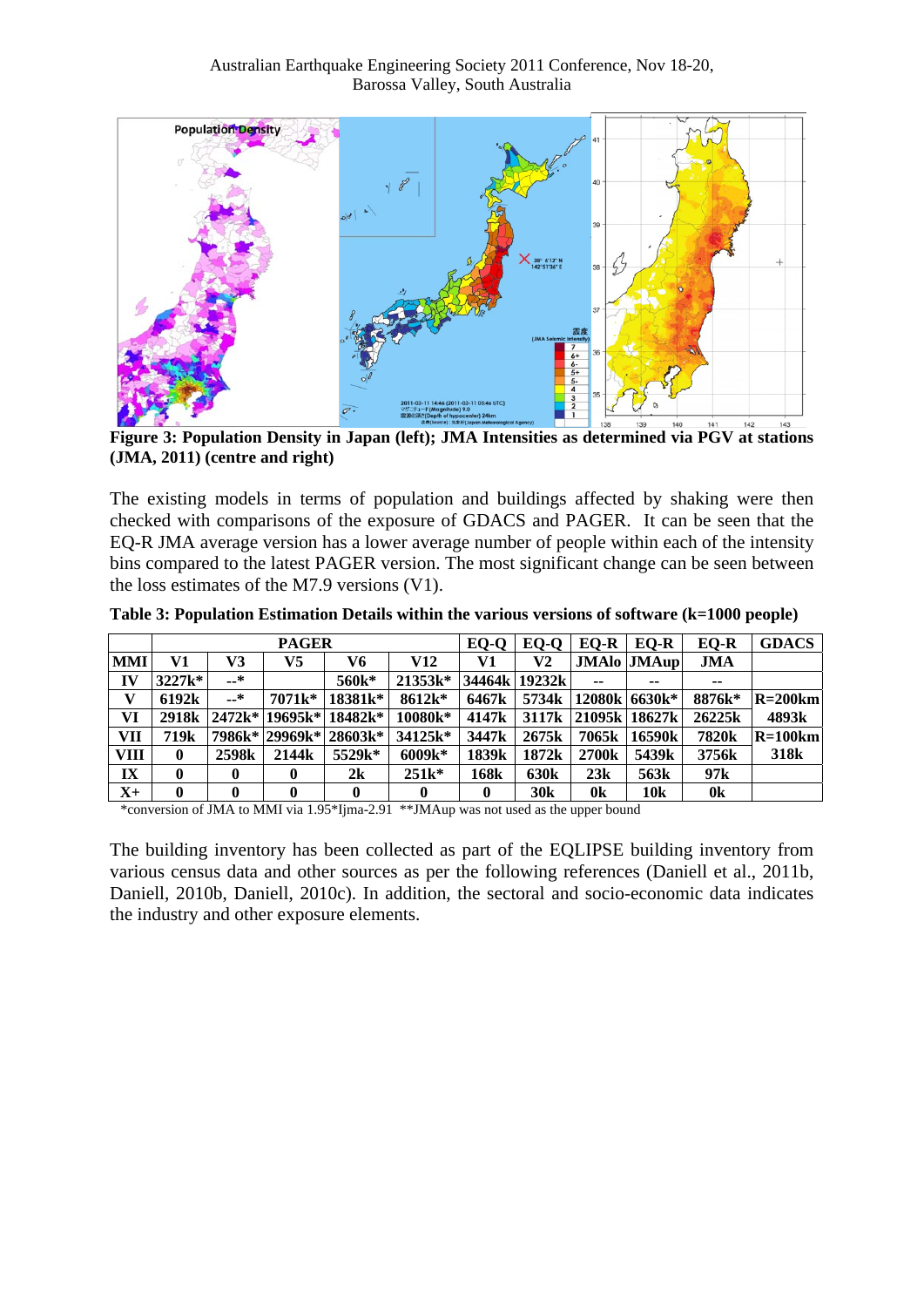

**Figure 4: CATDAT GDP per capita (left); Age of building types (centre); Percentage of building typologies (right).**

The following is a comparison of estimates of casualties and economic losses from various estimation models. All results represent only shaking losses from PAGER and QLARM. Economic Losses and casualties from EQLIPSE-Q and R are as indicated.

| <b>Software</b>            | <b>Time since</b>       | Magnitude   | <b>Estimate NB: PAGER = Shaking losses only to</b>                                                                                                                                            |
|----------------------------|-------------------------|-------------|-----------------------------------------------------------------------------------------------------------------------------------------------------------------------------------------------|
|                            | event                   |             | structures.                                                                                                                                                                                   |
| <b>USGS PAGER v1</b>       | 22min 58sec             | Mw7.9       | 72%<br>27%<br>19%<br>7%<br>10,000<br>100<br>100<br>10,000<br>1,000<br>100,000<br>1,000<br>USD (Millions)<br>100,000<br>10<br>10                                                               |
| <b>CATDAT EQLIPSE-Q v1</b> | 24min                   | Mw7.9       | \$5b-50b (Shaking only) but tsunami expected                                                                                                                                                  |
| <b>WAPMERR QLARM</b>       | similar                 | Mw8.5       | 0-1000 fatalities, 0-200 injuries                                                                                                                                                             |
| <b>CATDAT EQLIPSE-Q v2</b> | 70min                   | Mw8.8, Tsu. | 925 (291-1340) shaking related deaths $+$ 10000-<br>20000 tsunami deaths (using a 90-95% assumption)<br>\$125 billion to \$480 billion USD (70% tsunami) -<br>\$259 billion median total loss |
| <b>USGS PAGER v3</b>       | $75$ min                | Mw8.9       | 42<br>35%<br>10,000<br>10.000<br>100<br>100<br>100,000<br>100,000<br>1,000<br>1,000<br>10<br>10                                                                                               |
| <b>USGS PAGER v5</b>       | 2hrs44min-<br>2hrs47min | Mw8.9       | 47%<br>48%<br>34%<br>15%<br>10%<br>10,000<br>100<br>10.000<br>100<br>1,000<br>USD (Millions)<br>100,000<br>100,000<br>1,000<br>10<br>Fatalities                                               |
| <b>Credit Suisse</b>       | 1 day                   | Mw9.0       | \$10 billion to \$50 billion                                                                                                                                                                  |
| <b>Some Analysts</b>       | $1.5-2$ days            | Mw9.0       | \$122 billion                                                                                                                                                                                 |
| <b>CATDAT EQLIPSE-R v1</b> | 2 days                  | Mw9.0       | \$159 billion direct losses, \$144 billion indirect (5-yr)<br>520 shaking deaths                                                                                                              |
| <b>Credit Suisse</b>       | 2.5 days                | Mw9.0       | \$171 billion to \$183 billion                                                                                                                                                                |
| <b>EQECAT</b>              | 3 days                  | Mw9.0       | >\$100 billion USD (\$20b homes, \$40b infrastructure)<br>Insured Losses: \$15b-25b (16/03), \$22b-\$39b (09/05)                                                                              |
| <b>RMS</b>                 | 3 days                  | Mw9.0       | \$200 billion - \$300 billion                                                                                                                                                                 |
| <b>Citigroup</b>           | 3 days                  | Mw9.0       | \$61 billion - \$123 billion (5 to 10 trillion JPY)                                                                                                                                           |
| <b>JP Morgan Chase</b>     | 3 days                  | Mw9.0       | $> $123$ billion                                                                                                                                                                              |

#### **Table 4: Socio-economic loss estimates from various sources for the 2011 Tohoku EQ.**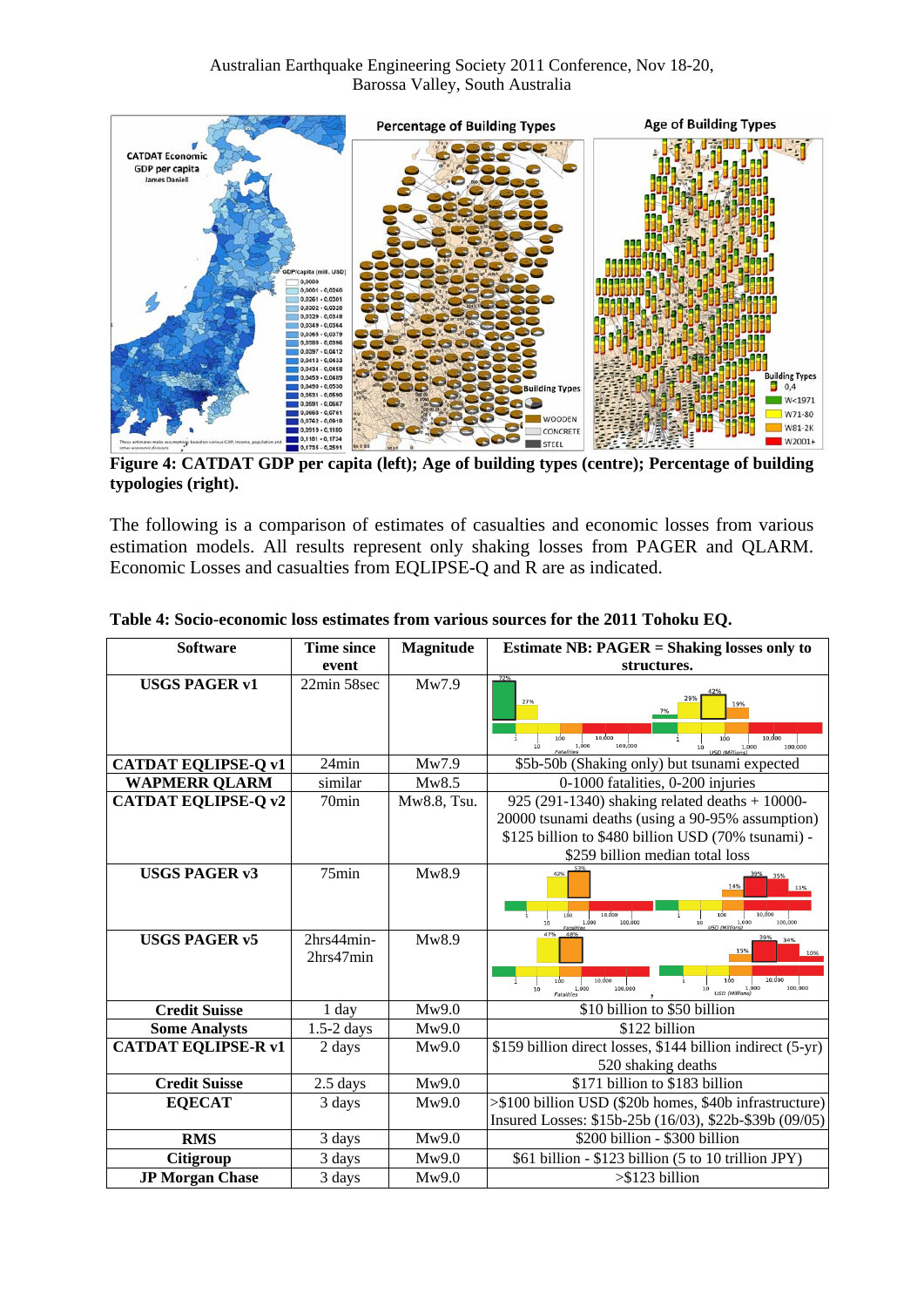| <b>USGS PAGER v6</b>                                | 3 days, 16hrs | Mw9.0 | 41%<br>10.000<br>1,000<br>USD (Millions)<br>100,000<br>10<br>100,000                                                                                                                                                     |
|-----------------------------------------------------|---------------|-------|--------------------------------------------------------------------------------------------------------------------------------------------------------------------------------------------------------------------------|
| <b>Goldman Sachs</b>                                | 5 days        | Mw9.0 | \$197 billion (16 trillion yen)                                                                                                                                                                                          |
| <b>Barclays Capital (Morita</b><br>and Nagai, 2011) | 5 days        | Mw9.0 | \$183.7 billion (15 trillion yen)                                                                                                                                                                                        |
| <b>World Bank</b>                                   | 6 days        | Mw9.0 | \$122 billion to \$235 billion.<br>(Government of Japan and private estimates)                                                                                                                                           |
| <b>CATDAT EQLIPSE-R v2</b>                          | 7 days        | Mw9.0 | \$257 billion direct.                                                                                                                                                                                                    |
| <b>IHS Global Insight</b>                           | 8 days        | Mw9.0 | \$250 billion direct (20 trillion yen)                                                                                                                                                                                   |
| <b>Economics Minister</b><br><b>Kaoru Yosano</b>    | 9 days        | Mw9.0 | \$248 billion (>20 trillion yen)                                                                                                                                                                                         |
| <b>Japanese Government</b>                          | 13 days       | Mw9.0 | \$197 billion - \$308 billion direct losses.                                                                                                                                                                             |
| (Kyodo)                                             |               |       | (Social capital, housing, private plants & equipment)                                                                                                                                                                    |
| <b>USGS PAGER v12</b>                               | 15 days       | Mw9.0 | 10.000<br>10.000<br>100,000<br>1,000<br>1,000<br>100,000                                                                                                                                                                 |
| <b>CATDAT EQLIPSE-R v3</b>                          | 20 days       | Mw9.0 | \$249 billion direct, \$55 billion indirect (current) with<br>range of \$249b-\$512b                                                                                                                                     |
| <b>KISER Report</b>                                 | 32 days       | Mw9.0 | Direct: 17.78 trillion JPY (\$212b) (5.2 trillion JPY<br>Housing, 7.24 trillion JPY Infrastructure, 3.62 trillion<br>JPY Private Sector, 1.28 trillion JPY Ships, Cars,<br>Transport, 0.44 trillion JPY Inventory/Other) |
| <b>CATDAT EQLIPSE-R</b><br>$v4*$ (only EQ & TSU)    | 42 days       | Mw9.0 | Direct: \$281b (\$195b-\$320b),<br>Indirect: \$70-175b (2-yr), \$147-286b (5-yr)                                                                                                                                         |
| <b>Japanese Cabinet Office</b>                      | 3 months      | Mw9.0 | Direct: 16.4 trillion JPY (\$208 billion) for the 4<br>largest prefectures (8.4 trillion JPY Infrastructure, 2.4<br>trillion JPY Homes, 1.6 trillion JPY Manufacturing,<br>4.0 trillion JPY Other)                       |
| <b>Miyagi Prefecture</b>                            | 7 months      | Mw9.0 | Direct Losses: 7.2093 trillion JPY as compared to<br>Cabinet office estimate of 6.492 trillion JPY.                                                                                                                      |

\*Does not include powerpoint losses beyond a \$20b direct loss for the Fukushima plant destruction and decommissioning.; Other estimates of the reconstruction and cleanup from the Japan Center for Economic Research is at least 5.7 trillion JPY (USD 71bn); and from media sources by USD 250 billion (media estimates, SPARISK (2011)). The estimate directly from TEPCO is 4.5 trillion JPY (USD58.6 billion).



**Figure 5: Various Casualty Models from Table 5 (Left); Various Economic Loss Estimates from Table 4.**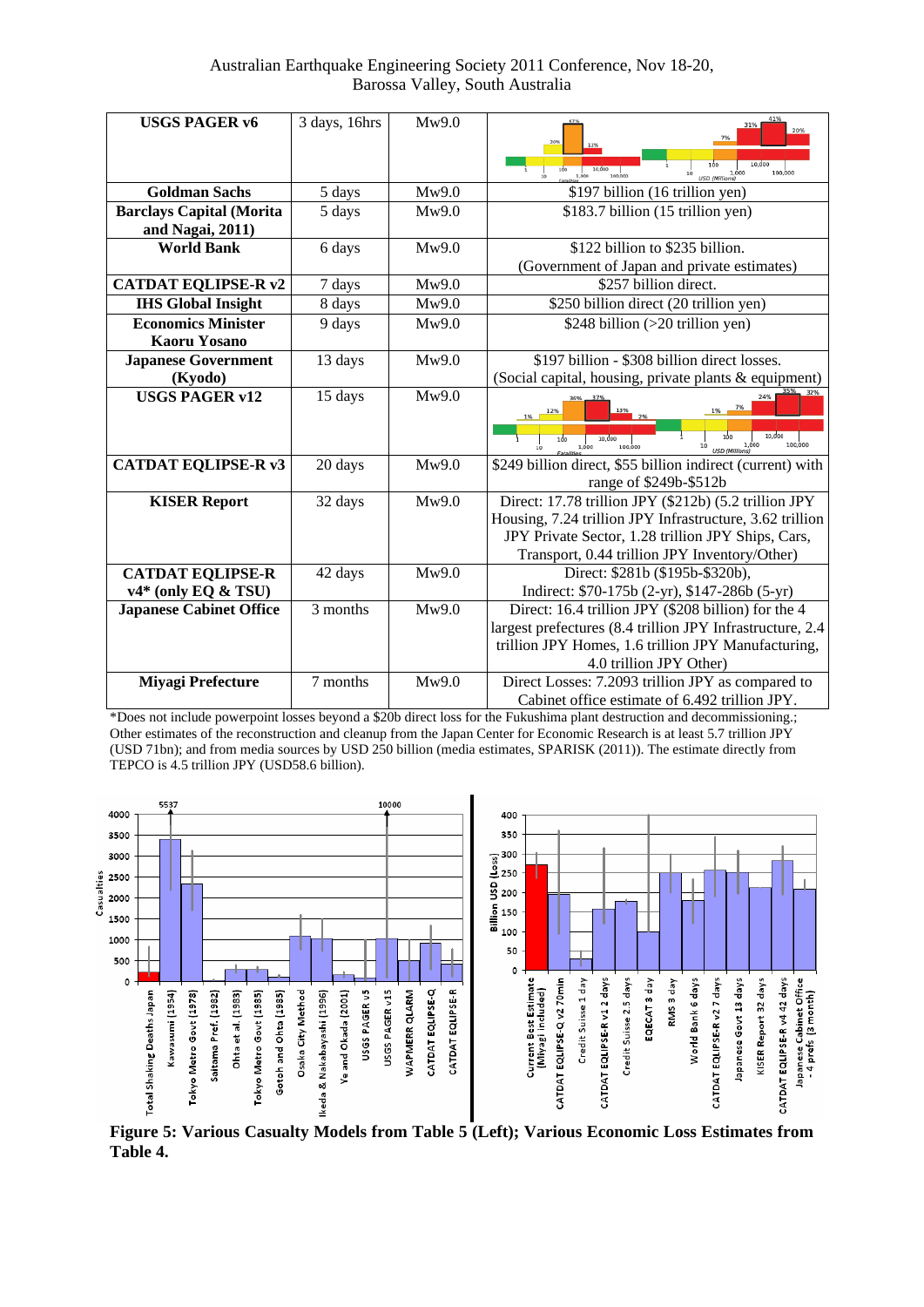# **Casualties**

There were 46954 shaking deaths in Japan in the CATDAT Damaging Earthquakes Database from 1900-2010 before the 2011 Tohoku Earthquake. Of these, most occurred in the 1923 Great Kanto EQ (28560 shaking deaths), 1927 Tango EQ (3110), 1943 Tottori EQ (1325), 1945 Mikawa EQ (2306), 1948 Fukui EQ (4618) and 1995 Kobe EQ (4823). Thus, modelling these as well as all fatal and non-fatal earthquakes has given the casualty model base in the same methodology as per PAGER. In addition, the use of the seismic code index, other social vulnerability and building practice indicators and other normalisation strategies ensures that the casualty model is calibrated to today's conditions. It would be inaccurate to simply use casualties from a 1970 earthquake, as 80% of the Japanese building stock has been built since.

A comparison of results from various empirical Japanese casualty estimation models is shown for the M9 earthquake using a basis of 13000-26000 destroyed buildings and 74000-126000 half-destroyed buildings as a result of the earthquake. This is in comparison to the 92000 buildings destroyed and 78000 houses partially destroyed by the tsunami. MMI>7-7.5 townships were used for the regression methods of Ye and Okada (2001) and other methods.

| <b>Casualty Model</b>                       | Lower | Median* | <b>Upper</b> |
|---------------------------------------------|-------|---------|--------------|
| Kawasumi (1954)                             | 2187  | 3410    | 5567         |
| <b>Tokyo Metropolitan Government (1978)</b> | 1716  | 2334    | 3132         |
| Saitama Prefecture (1982)                   | 35    | 39      | 43           |
| Ohta et al. (1983)                          | 210   | 288     | 409          |
| <b>Tokyo Metropolitan Government (1985)</b> | 229   | 291     | 360          |
| Gotoh and Ohta (1985)                       | 95    | 120     | 156          |
| <b>Osaka City Method</b>                    | 781   | 1098    | 1601         |
| Ikeda and Nakabayashi (1996)                | 729   | 1026    | 1496         |
| Ye and Okada (2001)                         | 104   | 163     | 244          |
| <b>USGS PAGER v12</b>                       | 100   | 1030    | 10000        |
| <b>WAPMERR QLARM</b>                        | 0     | Unk.    | 1000         |
| <b>CATDAT EQLIPSE-Q</b>                     | 291   | 925     | 1340         |
| <b>CATDAT EQLIPSE-R</b>                     | 133   | 420     | 781          |
| <b>Total Shaking Deaths from Japan</b>      | 150   | 230     | 350          |

**Table 5: Casualty range loss estimates from selected casualty models for the 2011 Tohoku EQ for earthquake shaking deaths.** 

\*median estimate equals 18207 destroyed houses, 100414 partially destroyed.

It is unknown how many victims have died directly due to the earthquake action. As reported on earthquake-report.com in April 2011 from NPA, among the first 13135 victims, 92.5% were drowned (12143), 4.4% were crushed to death mainly in tsunami collapsed houses (578), 1.1% were burned to death in various fires (148), with others killed via hypothermia and other causes. It will never be known how many died due to the earthquake, as separated from the tsunami; however, the autopsies give us an indicator that we can expect that about 1.0% of the 4.4% crushed were probably in earthquake collapsed houses.

In addition, we can assume a proportion of the remaining 2% that were unknown were also earthquake-related (a high value of 10% could be assumed). This would leave about 1.2% or about 158. When extrapolating for the final 6000 deaths that were not stress or chronic disease related, then the total is around 230. This value corresponds quite well to the 137 nontsunami impacted deaths that have been recorded in the non-coastal areas. Some of the noncoastal deaths, however, were due to heart attack, fire or landslide.

As of 30 September 2011, 15815 have been killed and 3966 are missing (19781 in total). Of the 19781, around 600 are assumed to have died from earthquake-related stress and chronic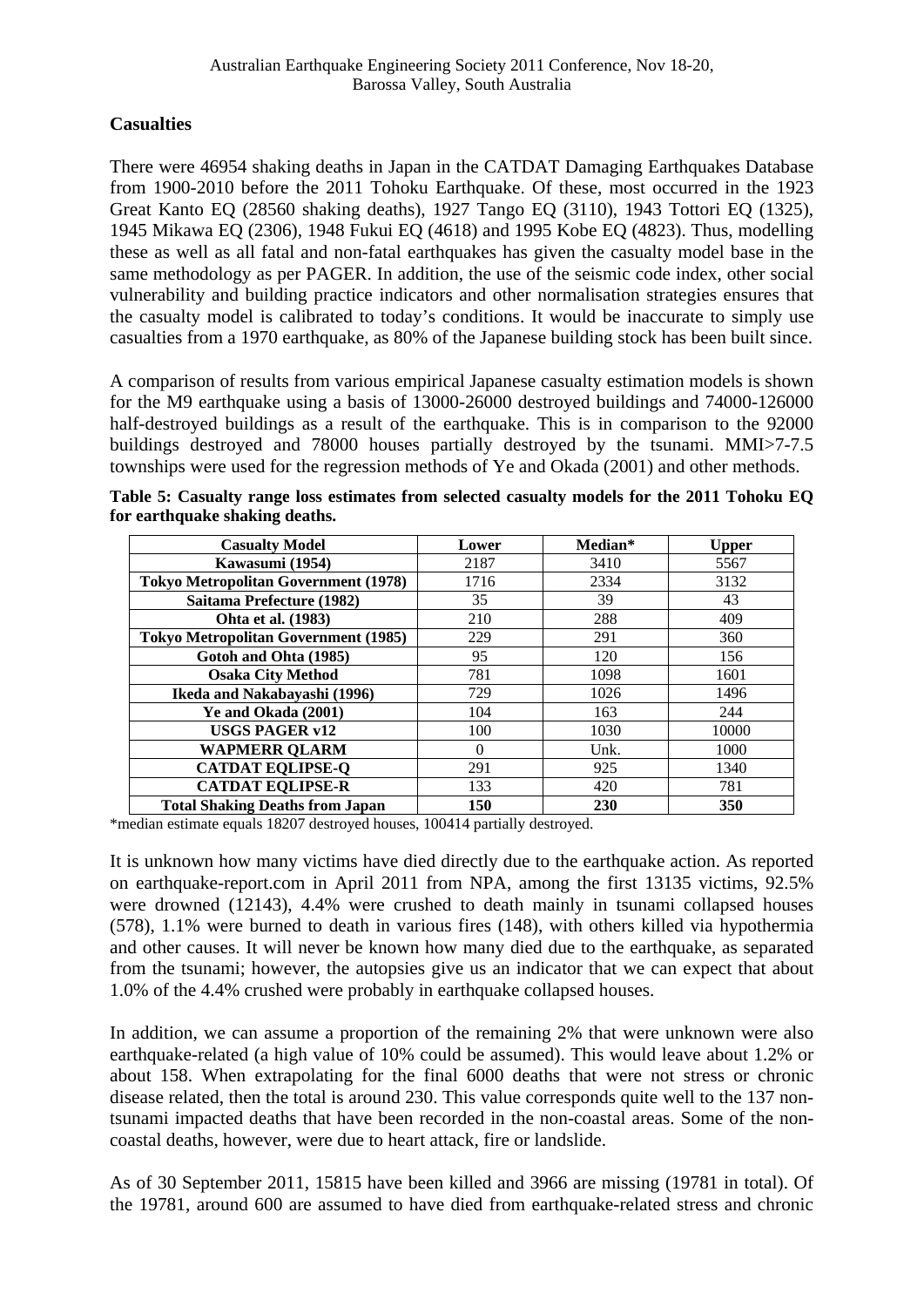disease. Around 230 should be earthquake-collapse related. Around 250 could be related to other causes such as fire, landslides etc. Around 94% of deaths are tsunami related.

This means that the most reasonable estimates have been derived from Ohta (1996). PAGER, QLARM and EQLIPSE all performed reasonably well, given the uncertainty of the number of shaking deaths, 5 months after the event. PAGER version 6 seems the most accurate of the estimates, whereas EQLIPSE-R, as expected, performed better than EQLIPSE-Q.

#### **Direct Losses**

The initial direct losses in CATDAT EQLIPSE-Q are built via normalisation of various parameters of historic earthquakes to 2011 conditions using population and dwelling changes, vulnerability changes, and community wealth changes as per Daniell and Love (2010). In addition, this uses the HNDECI index for each historic earthquake. Sectoral analysis from past Japanese earthquakes gave a predicted ratio for the initial loss.

The estimates from CATDAT were distributed on earthquake-report.com with the release of a \$100 billion to \$500 billion estimate (total, with 70% coming from tsunami), created after 70 minutes (Daniell et al., 2011a, Daniell et al., 2011c). The uncertainties come about because of the great uncertainties in modelling losses given certain intensities and the uncertainties in damage ratios and industries affected. Historically in such events, 20-30% of direct economic loss was residential based, with ranging estimates from 25-55% in other forms of industry, infrastructure and commercial losses. These relationships are based on historic large Japanese earthquakes, some of which are shown in Figure 5. In EQLIPSE-R, the income level and historic losses to residential buildings were calculated based on potential losses in each municipality, as seen in the example



Toyada 1997, 1999, 2008. Losses from the 2011 Miyagi Prefecture are as reported from the government in October, 2011.

**Figure 6: CATDAT EQLIPSE-Q v2 economic loss (left); Sectoral loss distribution from historic Japanese earthquakes in terms of direct economic losses (right).** 

7638,32 - 13061,70

13061,71 - 23833,47

Around 70% of the capital stock is inland as compared to around 30% of the capital stock on the coast in the provinces of Miyagi, Iwate, Fukushima and Ibaraki according to the Japanese Cabinet Office. Extrapolating the damage in other prefectures, the Japanese Cabinet Office estimate should be about \$231 billion once adding \$23 billion loss in other prefectures. In addition the estimate of the Miyagi Prefecture of incurred direct losses (incomplete as of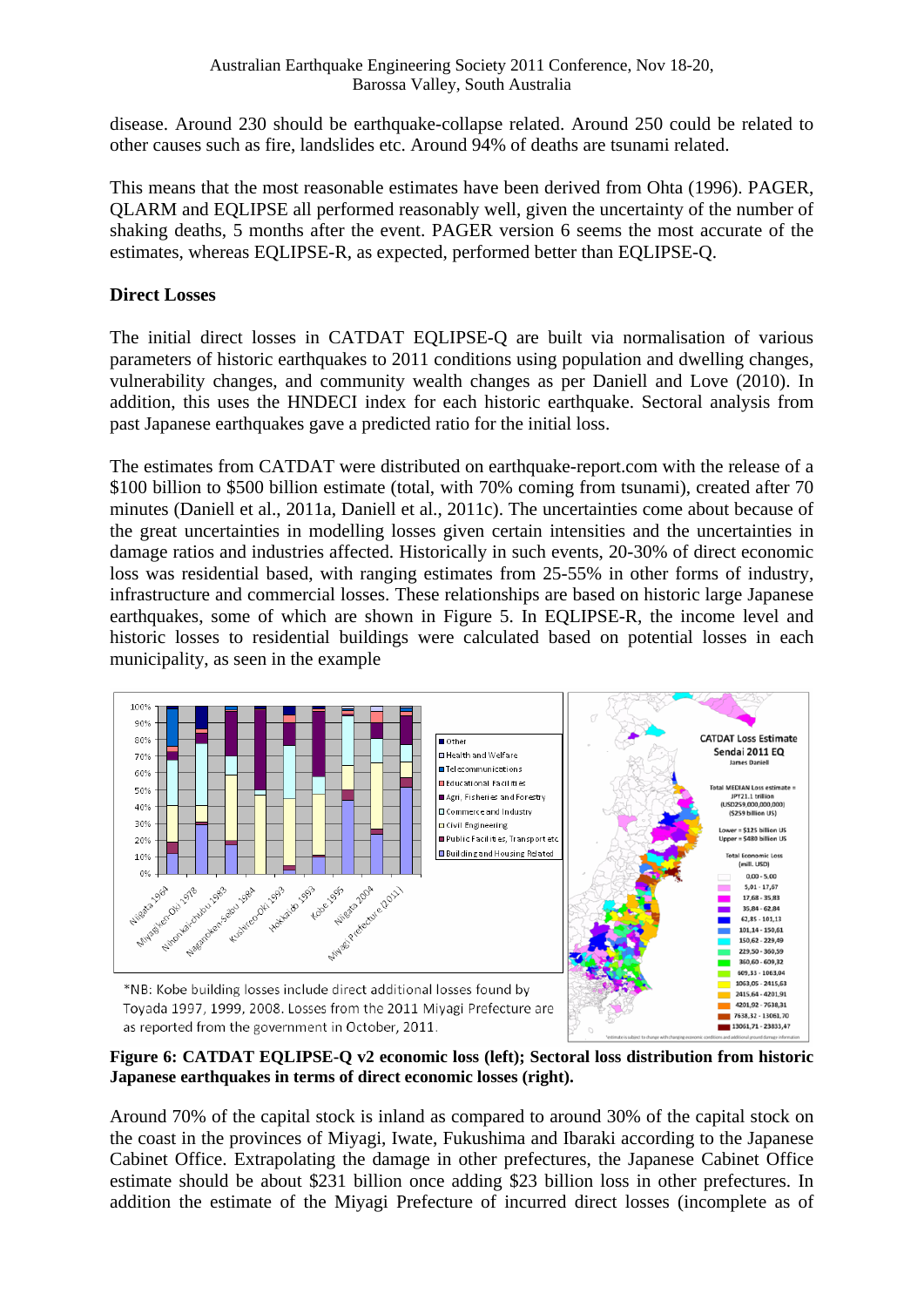17/10/2011) is 11% greater than the original Cabinet estimate. With currency changes and this increase, the direct loss estimate at this point from the Japanese government appears to be \$271 billion (without the additional \$58-71 billion expected from Fukushima). Using the intensity relationships created in the buildings from non-coastal municipalities (as nearly all damage in these municipalities inland must be earthquake related), then the following distribution results in tsunami and earthquake losses from Daniell et al. (2011).

**Table 6: Building damage statistics for the 2011 Tohoku EQ disaggregated for tsunami and earthquake.** 

| <b>Buildings</b> | <b>Destroyed</b> | <b>Partially Destroyed</b> | <b>Partially Damaged</b> |
|------------------|------------------|----------------------------|--------------------------|
| Tsunami          | 92168-104967     | 51322-103986               | 23892-72885              |
| Earthquake       | 12813-26285      | 74253-127408               | 539595-590416            |

An additional 35466 buildings are in the towns and cities within the exclusion zone of the Fukushima I and II nuclear sites. The best estimate of damage to buildings from Daniell et al. (2011) coming from each of the three events is the earthquake (49%), tsunami (39%) and nuclear disaster (12%). With total direct losses, this reduces to earthquake (44%), tsunami (38%), nuclear disaster (18%).

#### **Indirect and Sectoral Losses**

The power shortage was assumed at the time to contribute to ripple effects of up to 1 trillion JPY or about \$12 billion USD. This was calculated by Kouno (2011) to be a direct loss of 166.3 billion JPY, with all inter-industry effects adding up to 1.5 trillion JPY. The differences in losses differ from the view seen in Kobe 1995 due to the differences in economic makeup, density and area impacted. From historical quakes and looking at business interruption, for a \$280 billion direct economic loss from this earthquake, around \$110 billion (2-yr) to \$220 billion (5-yr) in extra indirect losses could be expected for the earthquake and tsunami. Further analysis will be needed over the coming years.



**Figure 7: Direct vs. Indirect Economic Losses in the historical CATDAT Damaging Earthquakes Database.**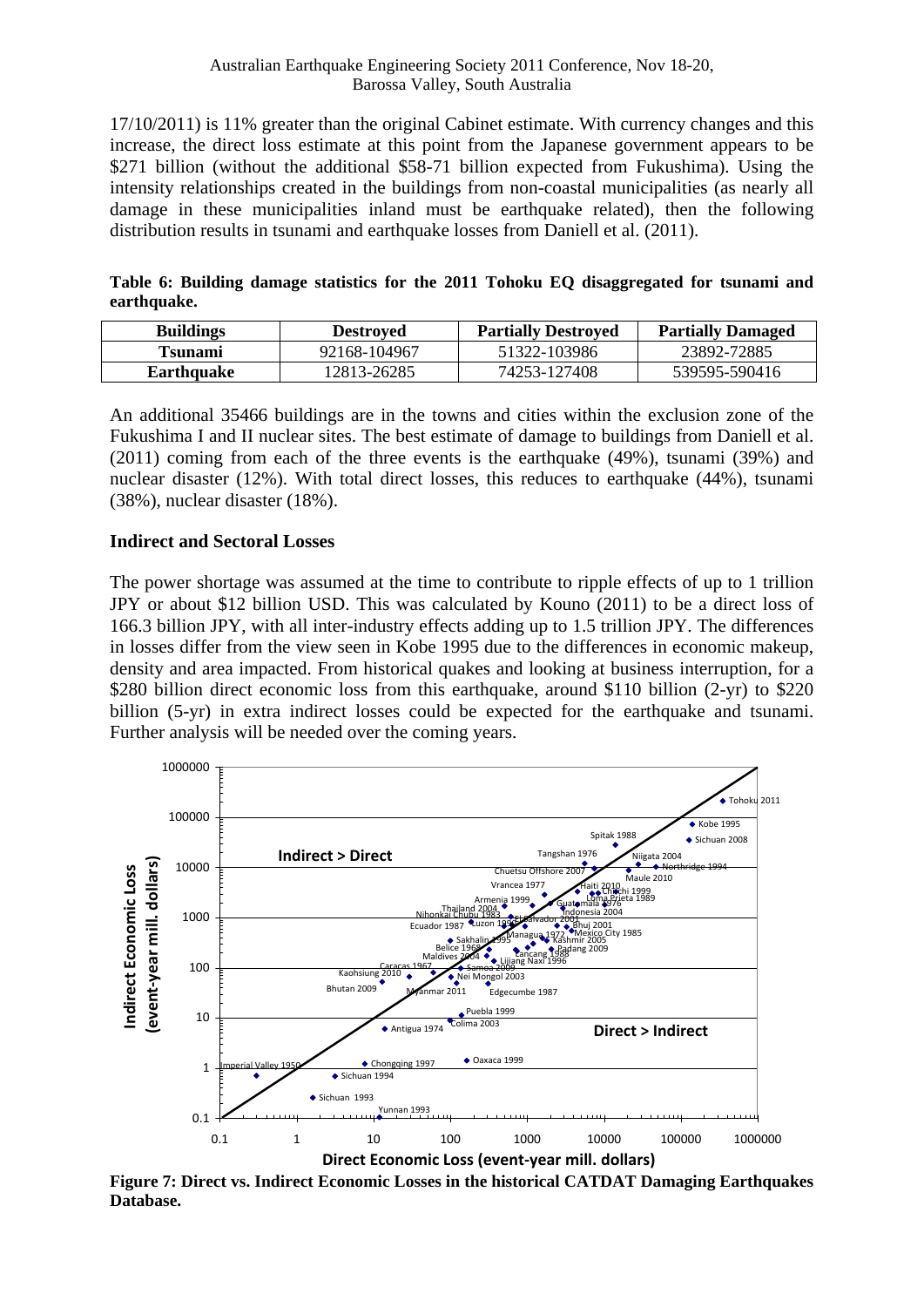These are simply modelled using GDP sector influence within each of the affected locations and then using past earthquakes in Japan and other locations as a basis to see the influence of loss on top of the expected direct losses. Shown below is the ratio of Indirect to Direct Losses in various earthquakes from the CATDAT Damaging Earthquakes Database.

#### **Conclusion**

The Tohoku earthquake in 2011 has provided a situation where the size of the event was outside the expected values. Historical GMPEs and IPEs used for historic Japanese earthquakes were outside of the magnitude range (Mw=9.0). This made difficulties for the modelling of intensities and damage.

A number of rapid earthquake loss estimation software packages exist worldwide (PAGER, QLARM, EXTREMUM) and have been shown to create reasonable estimates of loss in quick time after a disaster. CATDAT EQLIPSE aims to integrate a higher level of socio-economic analysis and historic earthquake data into rapid loss calculations through a dynamic nature. In the case of the 2011 Tohoku earthquake and tsunami, it is difficult to know the final discretisation of earthquake and tsunami losses; however, the possible outcome is about 39% economic losses due to tsunami (\$127 billion) and 43% due to the earthquake (\$144 billion), with about 18% due to the Fukushima disaster (\$59 billion). The data from Miyagi prefecture has shown these percentages to be realistic. On the other hand, approximately 94.5% of the deaths are expected to be tsunami related, with only a small percentage (1.2%) expected due to earthquake shaking. Direct Losses are in the order of \$335 billion with indirect losses around \$260 billion expected with all impacts combined.

**Table 7: Final loss estimates for the 2011 Tohoku EQ disaggregated for tsunami, powerplant and earthquake using Japanese and CATDAT data as of 18th October.** 

| In Billion USD             | <b>Earthquake</b> | <b>Tsunami</b>   | <b>Powerplant</b> |
|----------------------------|-------------------|------------------|-------------------|
| <b>Direct Loss Inland</b>  |                   |                  | 58-71             |
| <b>Direct Loss Coastal</b> | 48-81             | 112-145          |                   |
| <b>Total Direct Loss</b>   | $125-158(42%)$    | 112-145 (39%)    | 58-71 (19%)       |
| <b>Indirect Loss</b>       | 69-132            | 64-113           | 51-91             |
| <b>Total Economic Loss</b> | $194 - 290(41%)$  | $176 - 258(36%)$ | $109 - 162(23%)$  |

EQLIPSE-Q and R are in production currently and much work is still required for automation of the process. Further details of the socio-economic functions included in EQLIPSE will be calibrated and then disseminated in future papers (Daniell, 2011b).

# **References**

- Allen, T.I., Wald, D.J. [2007] "Topographic slope as a proxy for global seismic site conditions (VS30) and amplification around the globe", *USGS OF Report 2007-1357*, 69p. Available from URL: http://earthquake.usgs.gov/pager.
- Center for International Earth Science Information Network (CIESIN), Columbia University; and Centro Internacional de Agricultura Tropical (CIAT) [2005] "Gridded Population of the World Version 3 (GPWv3): Population Grids", *Palisades, NY: Socioeconomic Data and Applications Center (SEDAC)*, Columbia University. Available at [http://sedac.ciesin.columbia.edu/gpw.](http://sedac.ciesin.columbia.edu/gpw) (April 2011).
- CIA Factbook [2007] "The World Factbook", available at URL: [https://www.cia.gov/library/publications/the-world-factbook/.](https://www.cia.gov/library/publications/the-world-factbook/)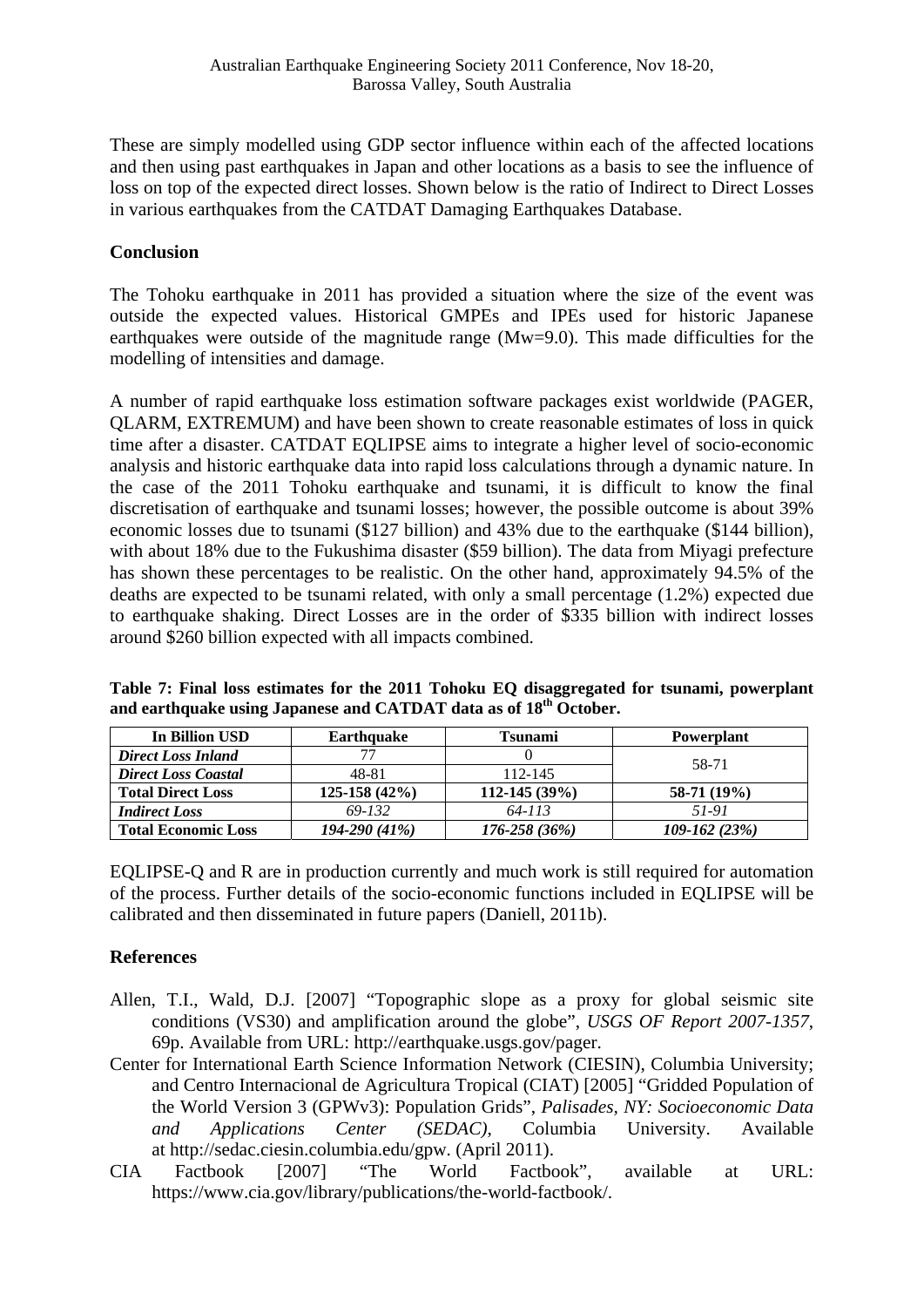- Citigroup and JP Morgan Chase [2011] "Japanese earthquake loss or up to 10 trillion yen", *Economist,* available from URL: http://www.f-paper.com/?i151976-Photo:-Economist:- Japanese-earthquake-loss-or-up-to-10-trillion-yen
- Credit Suisse [2011] "Hiromichi Shirakawa Tohoku Earthquake Loss Estimate", as defined in "Swiss banks assess economic losses of disaster effects", SCCIJ, accessed 16/03/2011, [http://www.sccij.jp/news/overview/detail/article/2011/03/16/swiss-banks-assess](http://www.sccij.jp/news/overview/detail/article/2011/03/16/swiss-banks-assess-economic-losses-of-disaster-effects/)[economic-losses-of-disaster-effects/](http://www.sccij.jp/news/overview/detail/article/2011/03/16/swiss-banks-assess-economic-losses-of-disaster-effects/)
- Daniell, J.E. [2003-2011] "The CATDAT Damaging Earthquakes Database", searchable integrated historical global catastrophe database, Digital Database, updates v1.0 to latest update v5.014 – nb. v0.0-v0.99 refers to all work and updates done 2003 to 2007.
- Daniell, J.E. [2009] "Open Source Procedure for Assessment of Loss Using Global Earthquake Modelling (OPAL Project)", *CEDIM Earthquake Loss Estimation Series, Research Report No. 09-01,* CEDIM, Karlsruhe, Germany.
- Daniell, J.E. [2010a] "The CATDAT Damaging Earthquakes Database", *Paper No. 6,* AEES 2010 Conference, Perth, Australia.
- Daniell, J.E. [2010b] "EQLIPSE Building Practice Factor and EQLIPSE Seismic Code Index", *Digital Database and Report,* Karlsruhe, Germany.
- Daniell, J.E. [2010c] "EQLIPSE Individual Country Building Inventory", *Digital Database and Report,* Karlsruhe, Germany.
- Daniell, J.E. [2011a] "Open Source Procedure for Assessment of Loss using Global Earthquake Modelling software (OPAL)", Nat. Hazards Earth Syst. Sci., 11, 1885-1899, doi:10.5194/nhess-11-1885-2011, 2011.
- Daniell, J.E. [2011b] "The development of socio-economic fragility functions for use in worldwide rapid earthquake loss estimation procedures", *PhD Thesis (unpublished)*, KIT, Karlsruhe.
- Daniell, J.E., Love, D. [2010] "The Socio-economic Impact of Historic Australian Earthquakes"*, Paper No. 8,* AEES 2010 Conference, Perth, Australia*.*
- Daniell, J.E., Vervaeck, A. [2011a] "The 2011 Tohoku Earthquake CATDAT Situation Reports 1-40", *Earthquake-Report.com*.
- Daniell, J.E., Wenzel, F., Khazai, B., Vervaeck, A. [2011b] " A Country-by-Country Building Inventory and Vulnerability Index for Earthquakes in comparison to historical CATDAT Damaging Earthquakes Database losses", *Submitted to AEES 2011 Conference*, Nov. 18-20, Barossa Valley, SA, Australia.
- Daniell, J.E., Wenzel, F., Vervaeck, A. [2011c] "The Socio-economic effects of the 2011 Tohoku earthquake", *Geophysical Research Abstracts Vol. 13*, EGU2011-14270.
- Daniell, J.E., Khazai, B., Wenzel, F., Vervaeck, A. [2011d] "The CATDAT damaging earthquakes database", Nat. Hazards Earth Syst. Sci., 11, 2235-2251, doi:10.5194/nhess-11-2235-2011, 2011.
- EQECAT [2011a] "EQECAT Tohoku Earthquake Loss Estimate" as defined in "Japanese earthquake could be most expensive ever", *CNNMoney*, available from URL: [http://money.cnn.com/2011/03/13/news/international/japan\\_earthquake\\_cost/](http://money.cnn.com/2011/03/13/news/international/japan_earthquake_cost/)
- EQECAT [2011b] "EQECAT Increases Japan Insured Loss Estimate; Now Up To \$39B", *PropertyCasualty360*, available from URL: [http://www.propertycasualty360.com/2011/05/10/eqecat-increases-japan-insured-loss](http://www.propertycasualty360.com/2011/05/10/eqecat-increases-japan-insured-loss-estimate-now-u?t=catastrophe-restoration)[estimate-now-u?t=catastrophe-restoration](http://www.propertycasualty360.com/2011/05/10/eqecat-increases-japan-insured-loss-estimate-now-u?t=catastrophe-restoration)
- Erdik, M., Safak, E. [2008] "Earthquake Early Warning and Rapid Response System (ELER) Istanbul", *Bogazici University Presentation*, Istanbul, Turkey.
- Frolova, N., Larionov, V. and Bonnin, J. 2010. Earthquake Casualties Estimation in Emergency Mode, *Chapter 8 in Spence, So and Scawthorn (eds) (op. cit.)*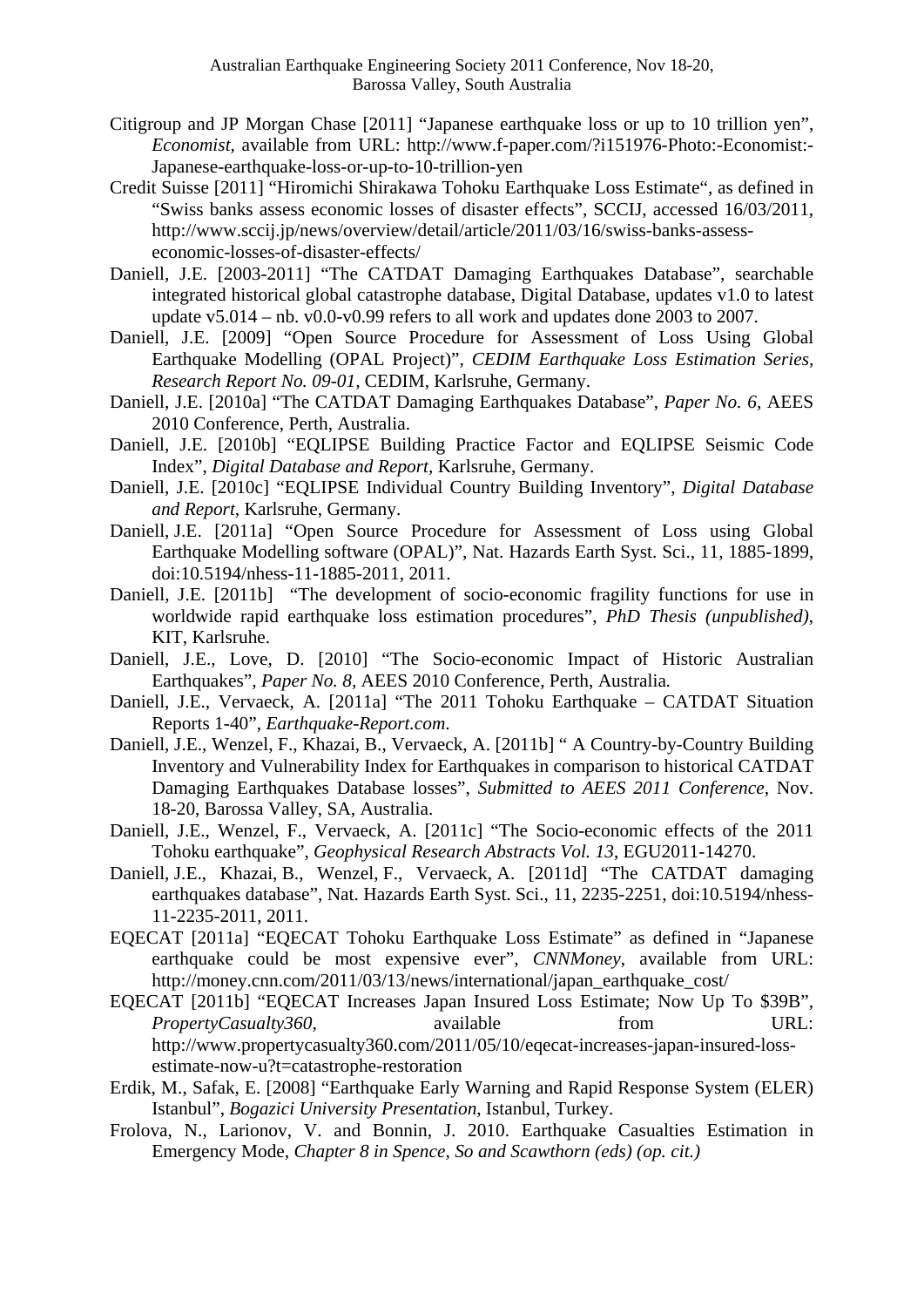- Goldman Sachs [2011] "Goldman Sachs, estimates the cost of the damage at ¥16 trillion (\$202 billion)", as defined in "Nature strikes back", *The Economist*, available from URL: http://www.economist.com/node/18398748
- IHS Global Insight [2011] "Material damage could reach JPY 20 000 billion (USD 250 billion)", *BNP Paribas Economic Research Department*, 18 March 2011 Newsletter, available from URL: <http://research.bnpparibas.com/applis/www/RechEco.nsf/> EcoWeekByDateEN/EcoWeek\_11-11-EN.pdf
- Jaiswal, K.S. and Wald, D.J. [2008]. Creating a Global Building Inventory for Earthquake Loss Assessment and Risk Management, *U.S.G.S. Open File Report 2008-1160.*
- Jaiswal, K.S., Wald, D.J. [2008a] "Developing a global building inventory for earthquake loss assessment and risk management", *Proceedings of 14th World Conference on Earthquake Engineering*, Beijing, China.
- Jaiswal, K.S., Wald, D.J. [2008b] "Creating a global building inventory for earthquake loss assessment and risk management*", U.S. Geological Survey Open-File Report 2008- 1160*, available from URL: http://earthquake.usgs.gov/pager.
- Japanese Cabinet Office [2011] "Japan estimates quake damage at 16.9 trln yen", *Reuters*, available from URL: http://www.reuters.com/article/2011/06/24/japan-economyestimate-idUSL3E7HN3CM20110624.
- Japanese Government [2011] "Japan Sees Quake Damage Bill of Up to \$309 Billion, Almost Four Katrinas", *Bloomberg*, Keiko Ujikane, accessed March 23, 2011.
- Kawasumi, H. [1954], "Intensity and Magnitude of Shallow Earthquakes", *Bureau Central Seism. Intern., Ser. A,* Travaux Scientifique, 19, 99-114.
- KISER [2011] "東日本大震災による被害のマクロ経済に対する影響", KISER Report on Earthquake Losses (12/04/2011), available from URL: [www.kiser.or.jp.](http://www.kiser.or.jp/)
- Kouno [2011] "The Effects of Power Shortages on Japan's Economy", *The Lessons of the Great Tohoku Earthquake and Its Effects on Japan's Economy (Part 4)*, available from URL: http://jp.fujitsu.com/group/fri/en/column/message/2011/2011-04-14.html
- Kuribayashi, E., Tazaki, T. and Ueda, O. [1985], "An econometric model of long-term effects of earthquake losses. Joint US-Japan Workshop on Urban Hazard Reduction". *Publication No. 85-03*, EERI, Berkeley, USA.
- Larionov, V.I. [1999] "Forecast of Emergencies, Mechanics of Destruction", in *Theoretical basis of response to emergency situations, pp. 1-276, in Russian*, Military Engineering University, Moscow.
- Miyagi Prefectural Government [2011] "東日本大震災の記録(宮城県土木部版)", Report on Losses in Miyagi from the East Japan Earthquake 2011, 230pp.
- Mochizuki, T., Matsuda, I, Nakabayashi, K., Nakano, T. [1985] "Part 4 Human Casualties", in *Report on Earthquake Damage Estimation in Tama District*, edited by Disaster Prevention Council, Tokyo Metropolitan Government, pp. 486-561, in Japanese.
- Morita, K., Nagai, Y. [2011] "Japan Economic Focus, Economic implications of earthquake", *Barclays Capital*, Japan Economic Research, March 15, 2011.
- Ohta, Y., Goto, N., Ohashi, H. [1983] "An empirical construction of equations for estimating number of victims by earthquakes", Journal of Seismological Society of Japan, 2nd ser., 36, 463–466.
- Petrovski, J. [1983] "Engineering measures for earthquake risk reduction in the Arab countries, in Cidlinsky, K., and Rouhban, B.M. (eds): Assessment and mitigation of earthquake risk in the Arab region", *Prepared by UNESCO for the Arab Fund for Economic and Social Development*, p. 173-218.
- RMS [2011] "Estimating Insured Losses from the 2011 Tohoku, Japan Earthquake and Tsunami", *RMS Special Report*, Risk Management Solutions, Inc., accessed 12/04/2011, referring to  $14<sup>th</sup>$  March 2011 RMS Estimate, available from URL: http://www.rms.com/Publications/2011TohokuReport\_041111.pdf.